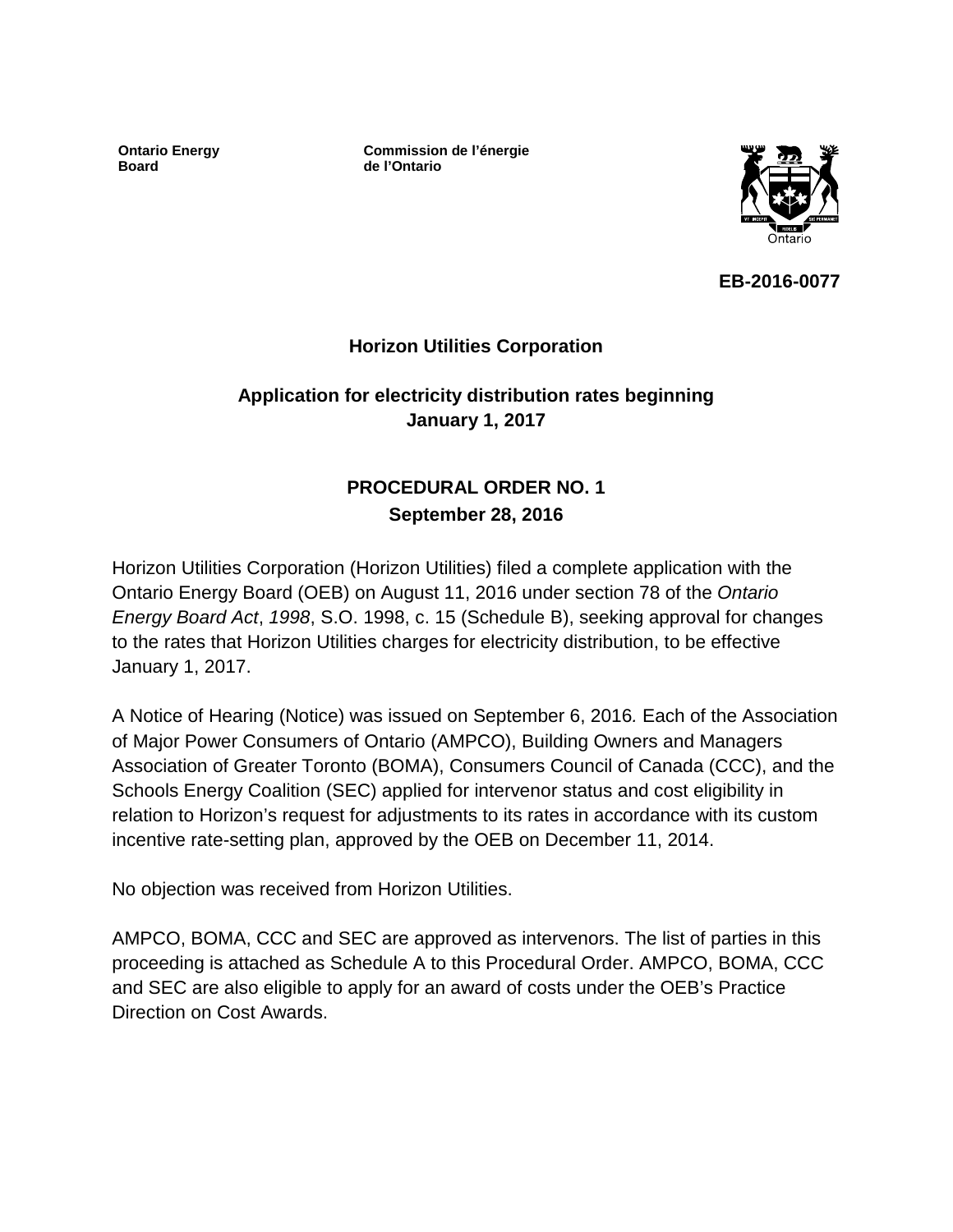Cost eligible intervenors should be aware that the OEB will not generally allow the recovery of costs for the attendance of more than one representative of any party, unless a compelling reason is provided when cost claims are filed.

Parties should consult sections 26 and 27 of the OEB's Rules of Practice and Procedure regarding required naming and numbering conventions and other matters related to interrogatories.

It is necessary to make provision for the following matters related to this proceeding.

# **IT IS THEREFORE ORDERED THAT:**

- 1. OEB staff shall request any relevant information and documentation from Horizon Utilities that is in addition to the evidence already filed, by written interrogatories filed with the OEB and served on all parties by **October 12, 2016**.
- 2. Intervenors shall request any relevant information and documentation from Horizon Utilities that is in addition to the evidence already filed, by written interrogatories filed with the OEB and served on all parties by **October 17, 2016**.
- 3. Horizon Utilities shall file with the OEB complete written responses to all interrogatories and serve them on all intervenors and OEB staff by **November 2, 2016**.
- 4. Unless the OEB orders otherwise, any written submission by OEB staff and intervenors shall be filed with the OEB and delivered to all other parties by **November 16, 2016.**
- 5. Unless the OEB orders otherwise, Horizon Utilities may file a written reply submission with the OEB, and deliver it to intervenors by **November 25, 2016.**

All filings to the OEB must quote the file number, EB-2016-0077, be made in searchable / unrestricted PDF format electronically through the OEB's web portal at [https://www.pes.ontarioenergyboard.ca/eservice/.](https://www.pes.ontarioenergyboard.ca/eservice/) Two paper copies must also be filed at the OEB's address provided below. Filings must clearly state the sender's name, postal address and telephone number, fax number and e-mail address. Parties must use the document naming conventions and document submission standards outlined in the RESS Document Guideline found at

[http://www.ontarioenergyboard.ca/OEB/Industry.](http://www.ontarioenergyboard.ca/OEB/Industry) If the web portal is not available parties may email their documents to the address below. Those who do not have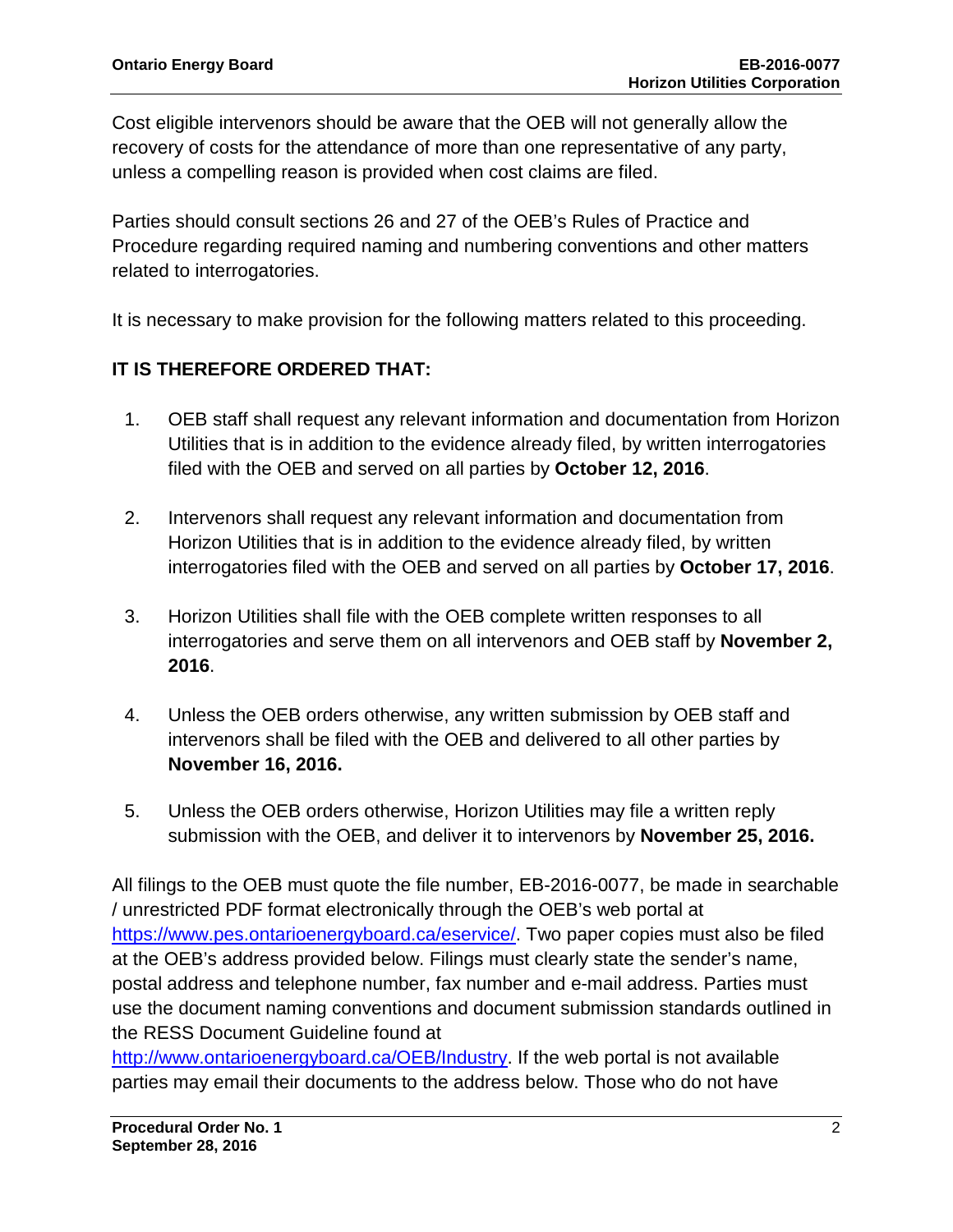internet access are required to submit all filings on a CD in PDF format, along with two paper copies. Those who do not have computer access are required to file 7 paper copies.

All communications should be directed to the attention of the Board Secretary at the address below, and be received no later than 4:45 p.m. on the required date.

With respect to distribution lists for all electronic correspondence and materials related to this proceeding, parties must include the Case Manager, Donald Lau at [donald.lau@ontarioenergyboard.ca](mailto:donald.lau@ontarioenergyboard.ca) and OEB Counsel, Maureen Helt at [maureen.helt@ontarioenergyboard.ca.](mailto:maureen.helt@ontarioenergyboard.ca)

# **ADDRESS**

Ontario Energy Board P.O. Box 2319 2300 Yonge Street, 27th Floor Toronto ON M4P 1E4 Attention: Board Secretary

E-mail: [boardsec@ontarioenergyboard.ca](mailto:boardsec@ontarioenergyboard.ca) Tel: 1-888-632-6273 (Toll free) Fax: 416-440-7656

**DATED** at Toronto, **September 28, 2016**

# **ONTARIO ENERGY BOARD**

### **By delegation, before: Kristi Sebalj**

*Original signed by*

Kristi Sebalj **Registrar**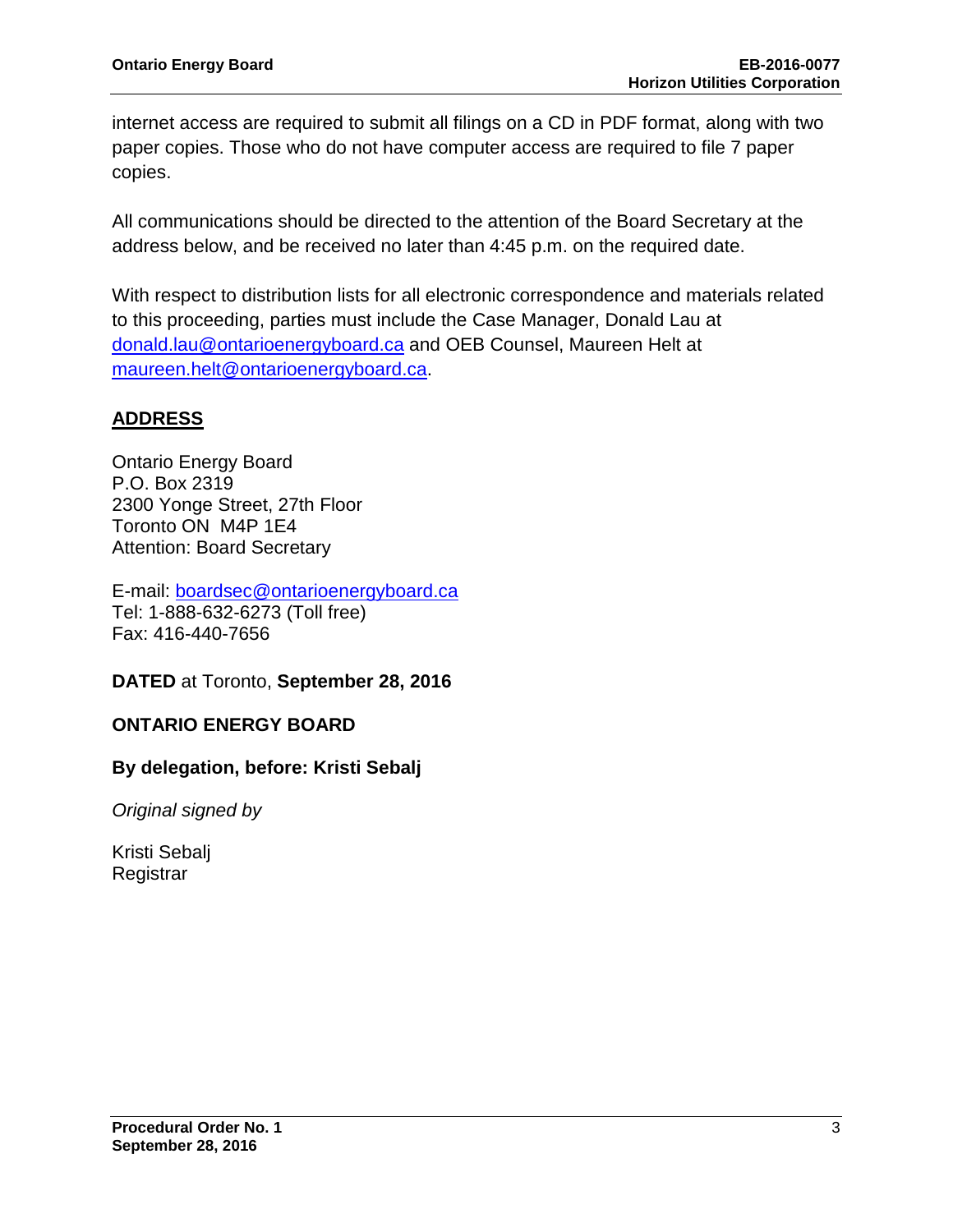**Schedule A To**

**Procedural Order No. 1**

**Horizon Utilities Corporation**

**EB-2016-0077**

**Applicant and List of Intervenors**

**September 28, 2016**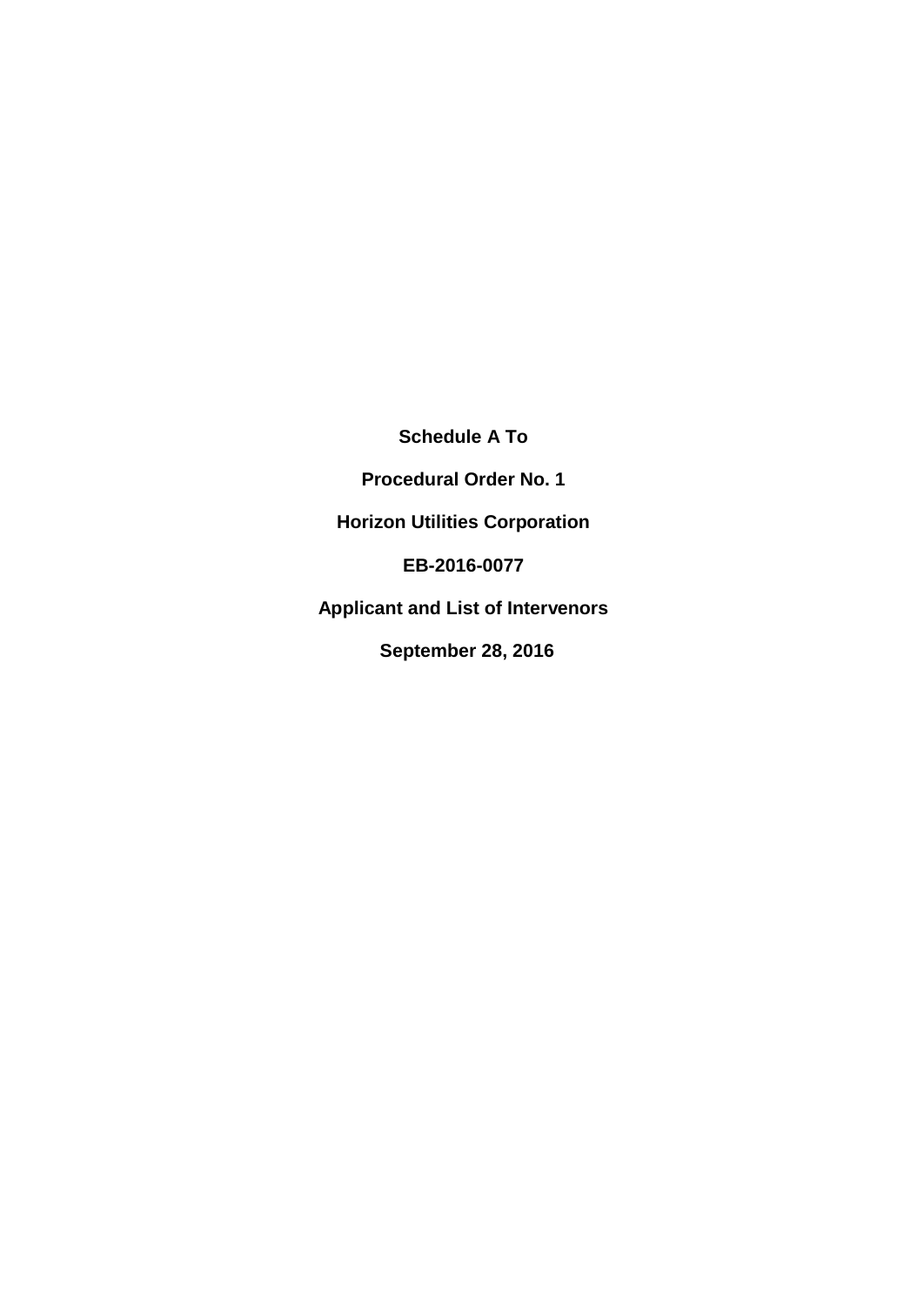# **APPLICANT & LIST OF INTERVENORS**

**September 28, 2016**

| <b>Horizon Utilities Corporation</b><br><b>Indy Butany-DeSouza</b><br>Vice President<br><b>Horizon Utilities Corporation</b><br>55 John Street North<br>PO Box 2249 STN LCD 1<br>Hamilton, ON L8N 3E4<br>Tel: 905-317-4765<br>Fax: 905-522-0119<br>indy.butany@horizonutilities.com | <b>APPLICANT</b> | <b>Rep. and Address for Service</b> |
|-------------------------------------------------------------------------------------------------------------------------------------------------------------------------------------------------------------------------------------------------------------------------------------|------------------|-------------------------------------|
|                                                                                                                                                                                                                                                                                     |                  |                                     |
|                                                                                                                                                                                                                                                                                     |                  |                                     |
|                                                                                                                                                                                                                                                                                     |                  |                                     |

**Association of Major Power Shelley Grice Consumers in Ontario**

# **INTERVENORS Rep. and Address for Service**

**Consultant** Econalysis Consulting Services 34 King Street East Suite 630 Toronto ON M5C 2X8 Tel: 647-880-9942 Fax: 416-348-0641 [shelley.grice@rogers.com](mailto:shelley.grice@rogers.com)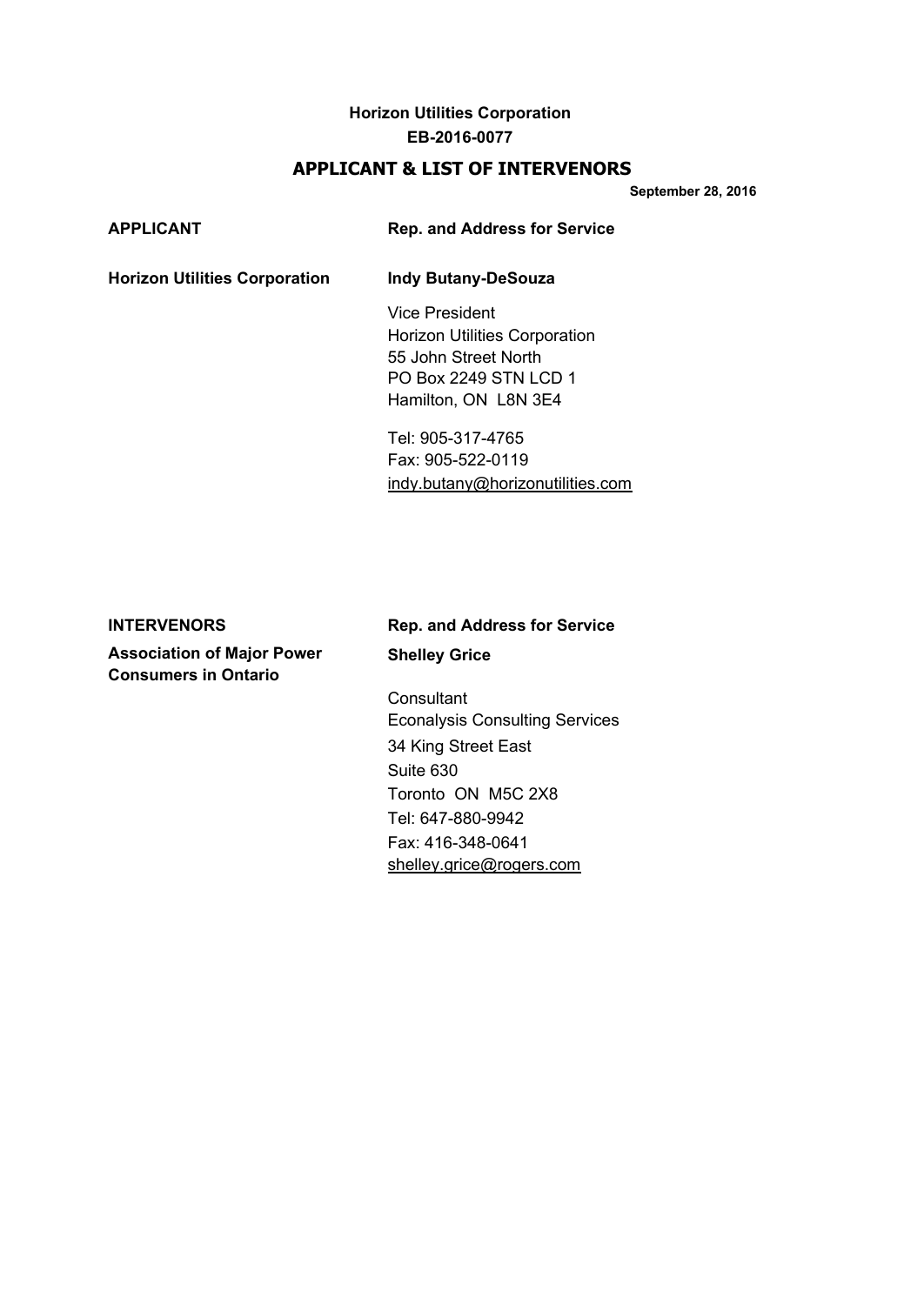### **APPLICANT & LIST OF INTERVENORS**

- 2 - **September 28, 2016**

### **Building Owners and Thomas Brett Managers Association Toronto**

Partner Fogler, Rubinoff LLP 77 King Street West Suite 3000 Toronto ON M5K 1G8 Tel: 416-941-8861 Fax: 416-941-8852 [tbrett@foglers.com](mailto:tbrett@foglers.com)

### **Marion Fraser**

President Fraser & Company 65 Harbour Square, Suite 1005 Toronto ON M5J 2L4 Tel: 416-941-9729 Fax: 416-941-9729 [Marion.Fraser@rogers.com](mailto:Marion.Fraser@rogers.com)

**Consumers Council of The Julie Girvan Canada**

**Consultant** Consumers Council of Canada 62 Hillsdale Ave. East Toronto ON M4S 1T5 Tel: 416-322-7936 Fax: 416-322-9703 [jgirvan@uniserve.com](mailto:jgirvan@uniserve.com)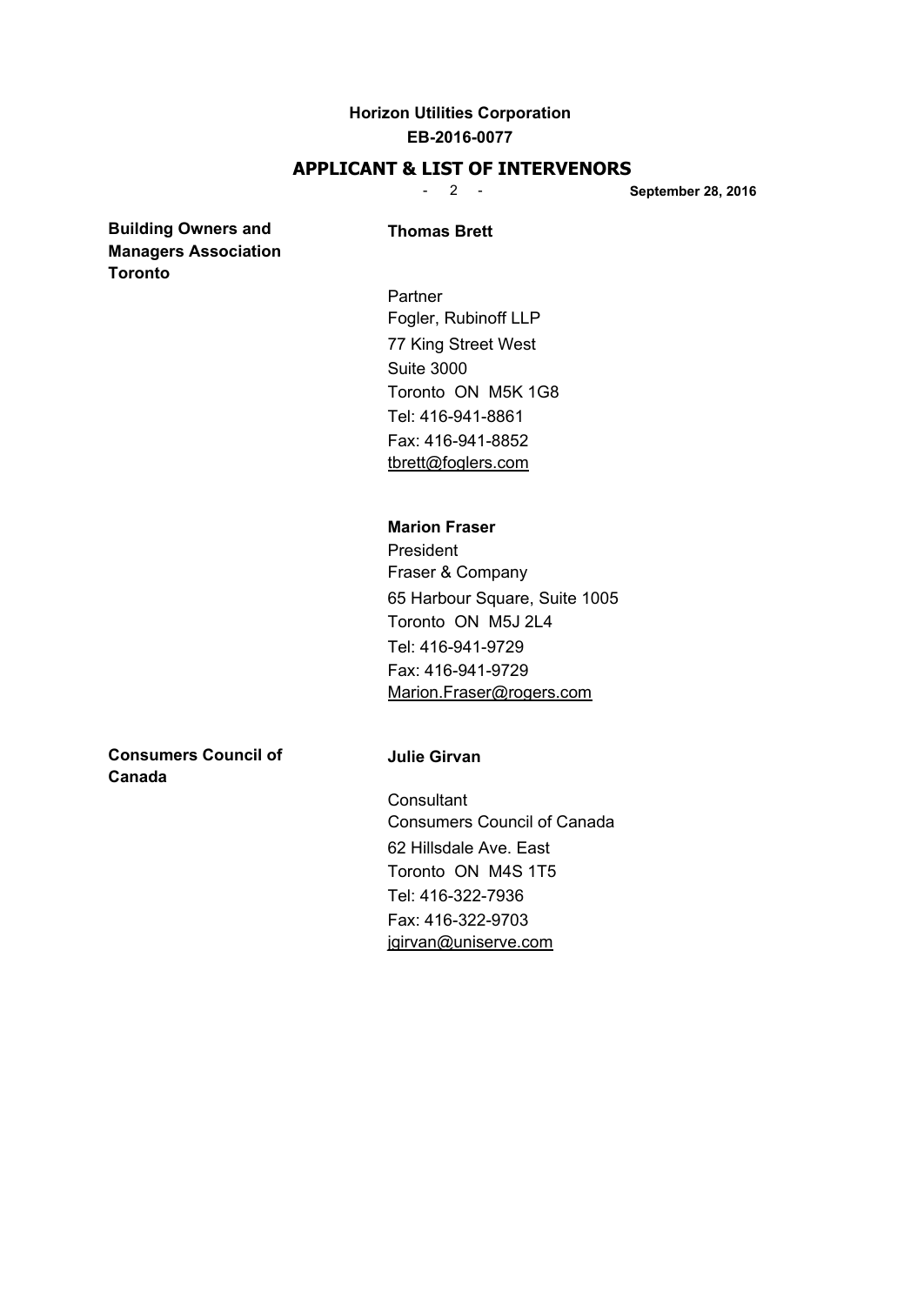### **APPLICANT & LIST OF INTERVENORS**

- 3 - **September 28, 2016**

**Consumers Council of Ruth Greey Canada**

consultant Consumers Council of Canada 147 Yonge Blvd. Toronto ON M5M 3H3 Tel: 416-483-2696 Fax: Not Provided [rgreey@gmail.com](mailto:rgreey@gmail.com)

**School Energy Coalition Wayne McNally**

SEC Coordinator Ontario Public School Boards' Association 439 University Avenue 18th Floor Toronto ON M5G 1Y8 Tel: 416-340-2540 Fax: 416-340-7571 [wmcnally@opsba.org](mailto:wmcnally@opsba.org)

### **Mark Rubenstein**

Counsel Jay Shepherd Professional Corporation 2200 Yonge St. Suite 1302 Toronto ON M4S 2C6 Tel: 416-483-3300 Fax: 416-483-3305 [mark.rubenstein@canadianenergylawyers.com](mailto:mark.rubenstein@canadianenergylawyers.com)